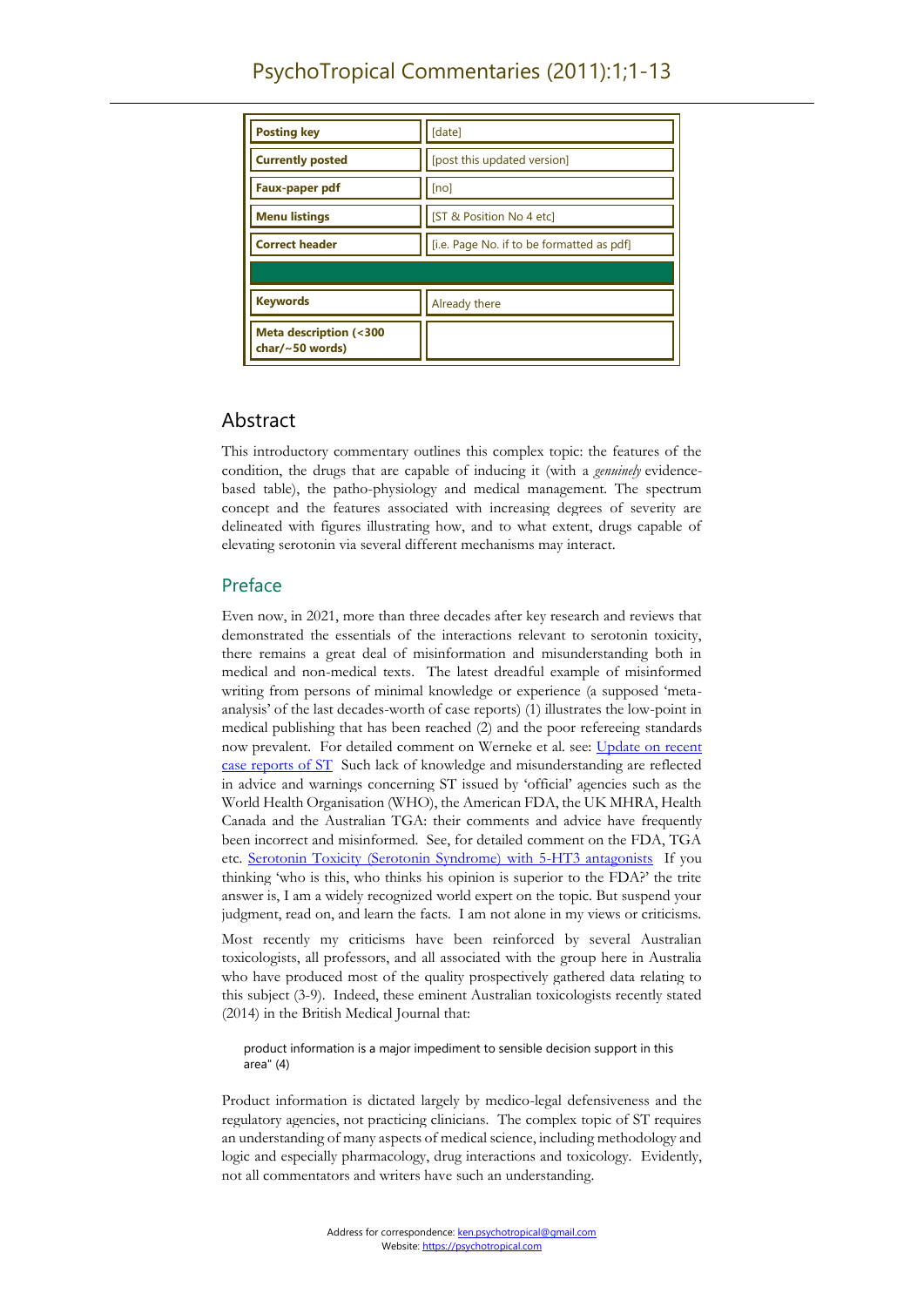Many of the publications about serotonin toxicity are published by younger and less experienced Doctors eager to get a few 'runs on the board' by publishing something. Unfortunately, in the last few years, there has been a burgeoning of the number of journals devoted to publishing case reports (from < 10 on 2005 to nearly 200 in 2016, see Akers (2)), most on an "author pays" publishing model, accompanied by little or no refereeing.

All but the most sophisticated of readers or researchers are probably unaware of this and how it has negatively affected the overall quality of medical publishing

Medical science has been seriously degraded in an insidious manner. To ascribe the same value to what non-experts write in such publications, as one should ascribe to the writings of experts, such as the professors referenced above, is mistaken and is wasteful of ones' intellectual energy. However, general readers are not usually able to assess the expertise and experience of the authors of published papers, or the quality of refereeing and cannot factor that into an assessment of a papers' possible value.

Caveat lector!

## Recommended Recent Reviews

Enough of negatives. The following reviews are recommended.

1) Buckley et al. (3, 4). The authors of this paper are experienced toxicologists with special knowledge of serotonin toxicity. It does not get much better than this.

2) Gillman, 2011 (10). This is a review paper in which I set out the current understanding of ST which allows us to make accurate predictions about the properties of drugs. It summarises in diagrammatic form the severity of serotonin-mediated symptoms caused by therapeutic doses, and overdoses, of the various different drugs, and the interactions between them, that are capable of affecting the system to a clinically significant extent in humans. This paper draws on data provided by Prof Whyte from the 'HATS' database.

3) Gillman 2009 (11). Above I have alluded to the various misleading warnings about ST issued by the WHO, the FDA etc. implicating a range of different drugs. This paper is a detailed analysis of why their warning about the dangers of triptans is mistaken.

I have published similar papers about opioids (12), mirtazapine (13) etc. and I could write similar papers about several other drugs, but life is short, and I have other things I wish to do in my retirement.

4) Whyte, Buckley, Isbister, Dawson et al. (7-9, 14-16): Prof Whyte's group and other Australian toxicologists have done the lion's share of original research in this area. Any serious student will benefit from reading *all* their papers. These authors are experienced toxicologists who look after patients with ST and neuroleptic malignant syndrome etc. when they are sufficiently severe to be admitted to hospital.

5) Boyer 2005 (17): this is a good paper with useful pictures and diagrams, which draws extensively on Prof Whyte's, and my, work. The table of drugs causing serotonin toxicity is a little less reliable, for instance, it includes nefazodone: note that Boyer et al. agree (with Prof Whyte and me), that usually NMS and ST are clearly distinguishable, and not similar and easy to confuse, as is tediously and frequently repeated.

6) Gillman (12, 13, 18-24): I have published various other reviews on and around the subject of ST, particularly concerning the pharmacology and interactions of the main protagonist drugs, the '*dramatis personae*' as it were. Despite the clear evidence that mirtazapine is not an SRI, which I set out in this review (13) it is still stated to be a 'serotonergic' drug by most writers. Remember Santayana (25):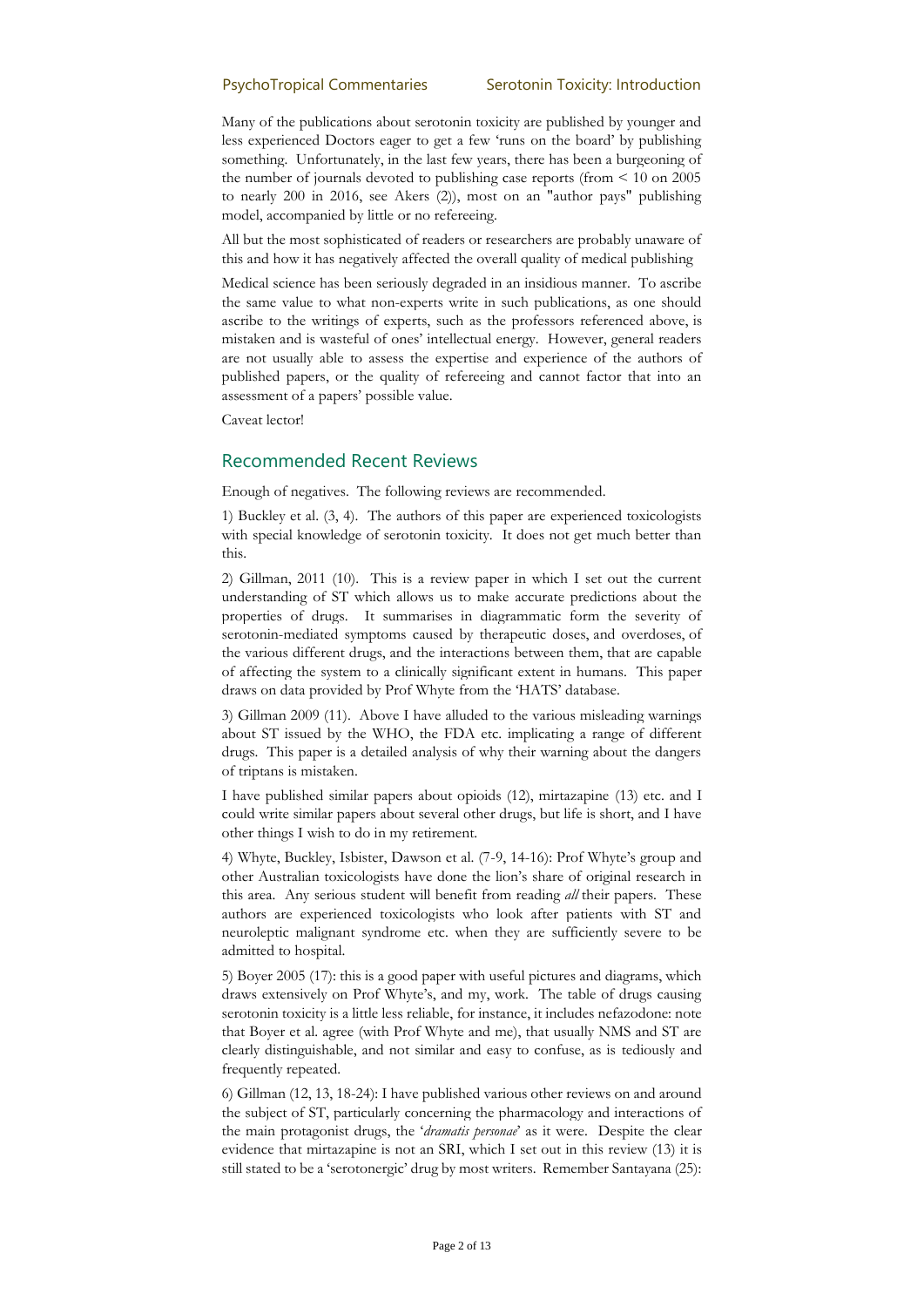'Progress, far from consisting in change, depends on retentiveness. ... Those who cannot remember the past are condemned to repeat it'

Read also 'History and Risk' (26). That paper is a reminder of how psychiatry misunderstood these reactions for decades, despite clear evidence from the basic science literature. Students of history will not be surprised to learn that many writers continue to make these same mistakes today. The enduring confusion concerning TCAs is a case in point, with some writers still stating that *all* TCAs are contraindicated with MAOIs, whilst others, particularly on the European continent, contend that imipramine is safe.

7) Sternbach (27): this seminal paper was the first to attempt to describe and define (human) ST. It relied on case reports and was therefore only an initial step in delineating the problem. Its pharmacological basis was shaky. It is now of mainly historical interest rather than being of scientific or clinical use or relevance. In my opinion this paper should now only be cited in the context of the history of serotonin syndrome. It no longer has clinical or pharmacological value.

## Definition and Occurrence

ST can only occur after the ingestion of drugs that *substantially* increase brain serotonin levels. There is no other disease or a natural cause for this constellation of signs and symptoms. It is *poisoning* caused by drugs that have serotoninmediated effects, so-called 'serotonergic' agents. The typical side effects caused by usual therapeutic doses of the SSRIs, which are the most widely known and used serotonin-elevating drugs, increase with increasing dose  $(7, 10, 21, 28)$ . There is variation between individuals in the susceptibility to various typical side effects, and the actual blood level (and therefore 'end-effect') goes up more rapidly with some drugs than with others as the dose is increased. This is because some drugs have 'non-linear' pharmacokinetics (they inhibit their own metabolism, their blood level increases out of proportion to the increase in dose — not a desirable characteristic). NB. The notion of what constitutes side effects (especially for SSRIs) is 'context-dependant', because the effects being referred to are an inevitable consequence of the drugs main intended mechanism of action, i.e., reuptake inhibition of serotonin, resulting in increased intra-synaptic serotonin levels. These inevitably cause, for instance, tremor, diarrhoea, retarded orgasm etc. Whether retarded orgasm is regarded as a side-effect or a benefit depends on degree, gender and what effect was sought. The general pattern is that side effects gradually become worse with increasing dose, and some may reach a degree of severity which justifies calling them toxic effects. The meaning of the word toxicity is 'poisoning', and poisoning insinuates life threatening severity. If we are being precise and logical the term ST should be reserved for those cases where hospital admission and medical intervention is mandated. There will sometimes be dispute about whether a given clinical case is most appropriately described as 'severe' or 'atypical' side effects, or as 'toxic' effects. The most relevant and objective criterion of severe ST is body temperature. Excessively elevated temperature, hyperthermia, is the main change that mediates the severe life-threatening effects of ST ('pyrexia' refers to infection-mediated temperature elevation which is different — the terms pyrexia or hyperpyrexia and hyperthermia are *not* interchangeable). If core body temperature exceeds 39- 40°c it is generally referred to as hyperthermia (NB the definition and use of this term is imprecise, see (29)). Regrettably, for such a categorical physical quantity, temperature is frequently not measured accurately and reliably. A separate commentary contains detailed comment about the unreliability of, for instance, aural temperature measurement devices.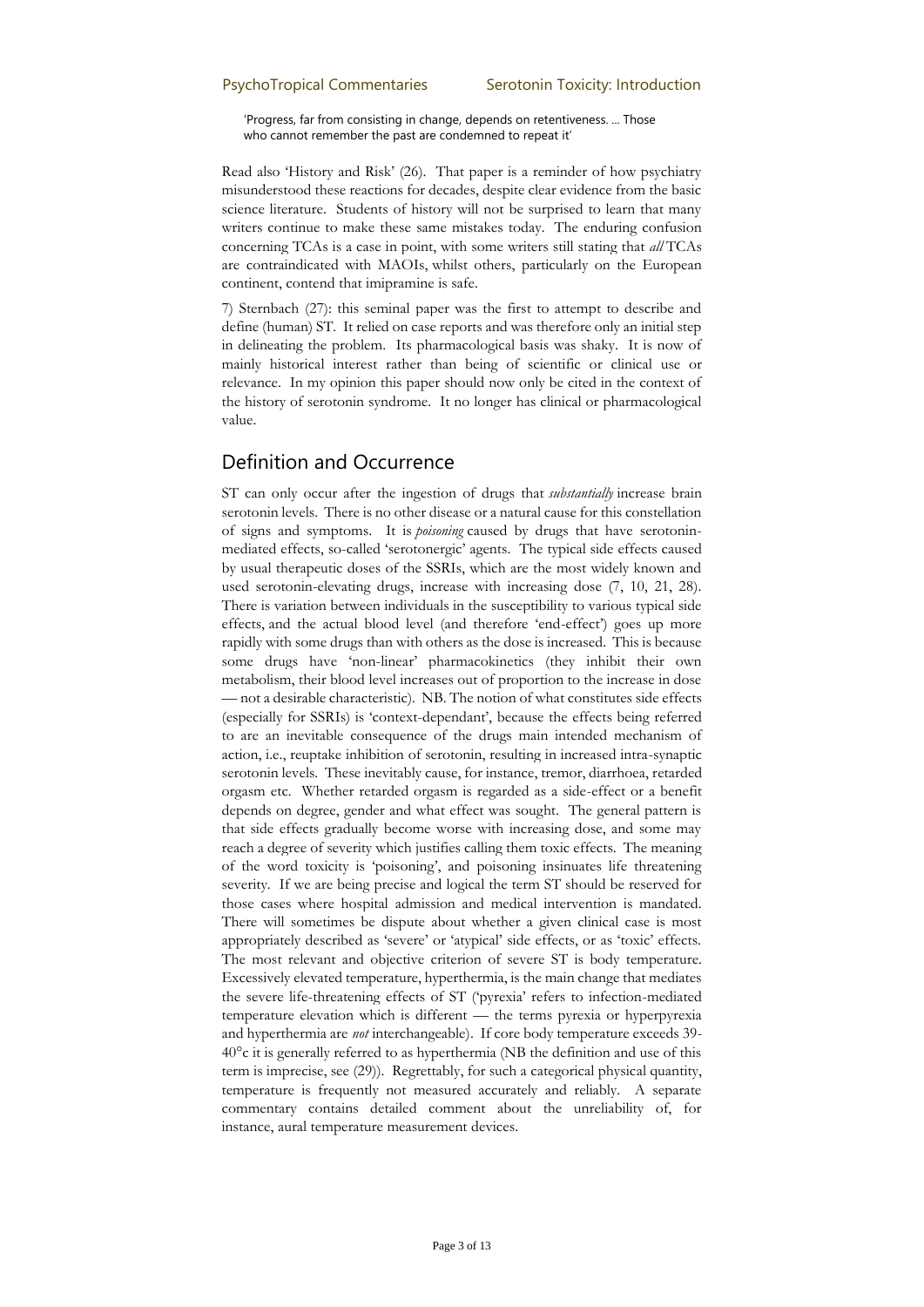# Understanding Medical Management

A key goal of medical management is to predict those small proportion of cases that may become sufficiently severe to necessitate decisive active intervention (intensive supportive care, active cooling and drugs).

It is now beyond reasonable argument that the degree of ST exhibited in experimental animals, given combinations of drugs that elevate serotonin levels, gradually increases, eventually causing hyperthermia and death as a result: this is a 'dose-related' phenomenon

When pharmacologists say 'dose-related' what they mean that it is related to the end effect of the drug. In human beings there are intervening variables relating to metabolism that cause large variations in the actual level of the drug at the sight of action. This means that the direct relationship between dose and effect is less precise than it is in inbred laboratory (i.e., genetically similar) animals. Serotonin toxicity illustrates this point further because there are (usually) cumulative effects caused by the interaction of two drugs, *with different mechanisms of action*, producing an effect which is much larger than either individual drug can produce by itself. For these reasons the term 'dose-effect' relationship needs to be understood as the cumulative effect of all drugs taken on the relevant measure, which in this case is the intra-synaptic serotonin level (see figure STT below).

It is also now clearly established that drugs that block 5-HT2A postsynaptic receptors prevent deaths from hyperthermia in animals and almost certainly do the same in Humans

Although it is frequently suggested that 5-HT1A receptors may be important for mediation of ST, 1A antagonists (blockers) have little effect, possibly making ST a little worse, not better. This leads to the conclusion that the important consequences of ST are mediated by 2A receptors. That conclusion is cemented by the confirmatory animal experimental evidence. If this were more widely known and appreciated some of the recently reported deaths and serious cases may have been avoided by more timely use of 5-HT2A antagonists viz. chlorpromazine (7, 19) and cyproheptadine (e.g., see (30)). Recent papers, particularly those from Professor Whyte's HATS research group and associates, have now clearly established the typical clinical picture, the diagnostic features, and also validated clear research diagnostic decision rules for serotonin toxicity (7, 9, 16, 31-34).

It is important to understand that diagnostic decision rules cannot replace clinical experience and judgment

There are many case reports which have applied these rules without sufficient understanding of what constitutes a 'serotonergic' drug and what constitutes significant signs and symptoms, especially clonus. Indeed, many reports appear to confuse clonus with myoclonus. There is no substitute for clinical experience and an understanding of the time-course of progression of the signs and symptoms. It is often stated that serotonin toxicity is difficult to diagnose and has no clear diagnostic features: that is wrong. One of the main reasons for using the term ST, not serotonin syndrome, is because this clarifies that it is a form of poisoning, as Lithium toxicity is a form of poisoning. It not an idiosyncratic syndrome: a syndrome is often understood to imply something that occurs in some people, but not in others. Neuroleptic malignant syndrome is such a condition, it is idiosyncratic and rarely occurs after an over-dose of neuroleptics: it occurs in a small proportion of patients who are taking therapeutic doses. No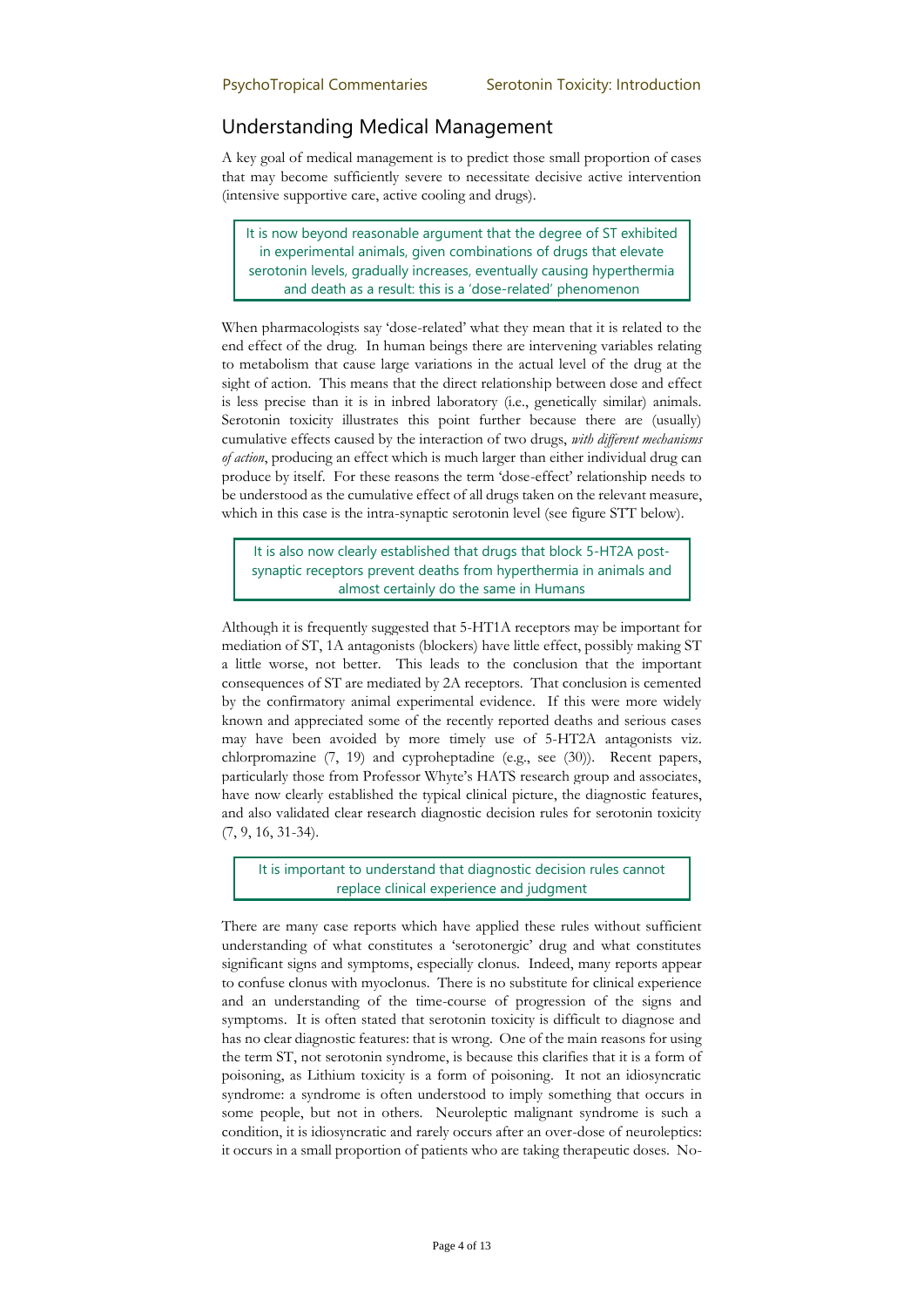one would suggest using the term 'lithium syndrome', why the term 'serotonin syndrome' persists is hard to see.

### *ST & NMS*

It is often stated that ST & NMS are similar and that it is hard to distinguish between: that is wrong.

NMS is different to ST (26, 29, 35, 36). The usefulness of conceptualising the condition as ST, not SS, is made evident in a variety of ways. For instance, consider the frequent comment one sees that 'serotonin syndrome is rare….' and now the statement 'poisoning is rare': it is true that poisoning is rare, except in those who take poisons. However, neither statement is more helpful, nor more revealing than saying 'it never rains if the sky is blue'. This point is consonant with Bayesian theory: this states that the probability of an 'experiment' cannot be properly calculated without factoring in our estimate of the prior probability. If you feel something like rain falling on you when the sky is clear and blue 'natural common sense' (a form of Bayesian reasoning) tells you it may be your neighbour with an over exuberant garden sprinkler, not a miracle. This important logical principle was emphasised more recently by the astronomer Carl Sagan as, 'extraordinary claims require extraordinary evidence'. This line of thought originates from the Scottish philosopher David Hume (1711-1776) who launched an effective critique of miraculous claims. This sceptical rationalism was (and still is) a major challenge to religious belief (37, 38). Those who enjoy a good chortle might care to read the splendid essay on miracles by Darwin's cousin, Sir Francis Galton (the extraordinary Victorian polymath) on the effect of prayers on missionary ships vs. merchant ships: see [http://galton.org/essays/1870-](http://galton.org/essays/1870-1879/galton-1872-fortnightly-review-efficacy-prayer.html) [1879/galton-1872-fortnightly-review-efficacy-prayer.html](http://galton.org/essays/1870-1879/galton-1872-fortnightly-review-efficacy-prayer.html) 

It is difficult to suffer from poisoning if you have not taken a poison. Therefore, an important piece of information for doctors to know if they are dealing with a possible case of ST is: what drugs have been ingested? The ingested drugs determine the form of poisoning and large enough doses will produce poisoning in all people, even if there is some inter-individual variation in susceptibility. This is what has led to the first diagnostic decision rule from the HATS data which is: a definite prediction of impending ST can be confidently made if, but only if, a **known** potently serotonergic drug has been ingested and the single physical sign of clonus is present. See [link](http://curriculum.toxicology.wikispaces.net/serotonin_video) for discussion on how to elicit and assess clonus:

Conversely one can state that if an overdose of a mixture of MAOIs and SSRIs is known to have been ingested there is a high probability of life-threatening ST: even if the patient currently appears symptom-free, one would be welladvised to observe them in an intensive care unit.

In order to understand the complexities of this issue it is necessary first to remember that ST is mediated by an increase in the level of serotonin in synapses in the central nervous system, which then excessively stimulates all types of serotonin receptors. Because there are several types of drugs with different mechanisms of action, each of which can increase serotonin levels to differing degrees, there is a characteristic degree of severity of serotonin-mediated effects, or toxicity, associated with each type of drug when taken by itself, either in normal therapeutic doses, or in over-dose (21). For instance, over-doses of selective serotonin reuptake inhibitors (SSRIs) alone do not produce dangerous toxicity or temperatures in excess of 38.5℃; however, an overdose of an MAOI like tranylcypromine-alone will produce hyperthermia, and even death, but overdose of the RIMA moclobemide does nothing. This demonstrates that the maximum elevation of serotonin produced by these mechanisms is significantly different, being greater with the old irreversible MAOIs (see figure ST triangle below and ref. (10). NB Because serotonin is unable to cross the blood brain barrier conditions such as carcinoid syndrome that involve considerable increases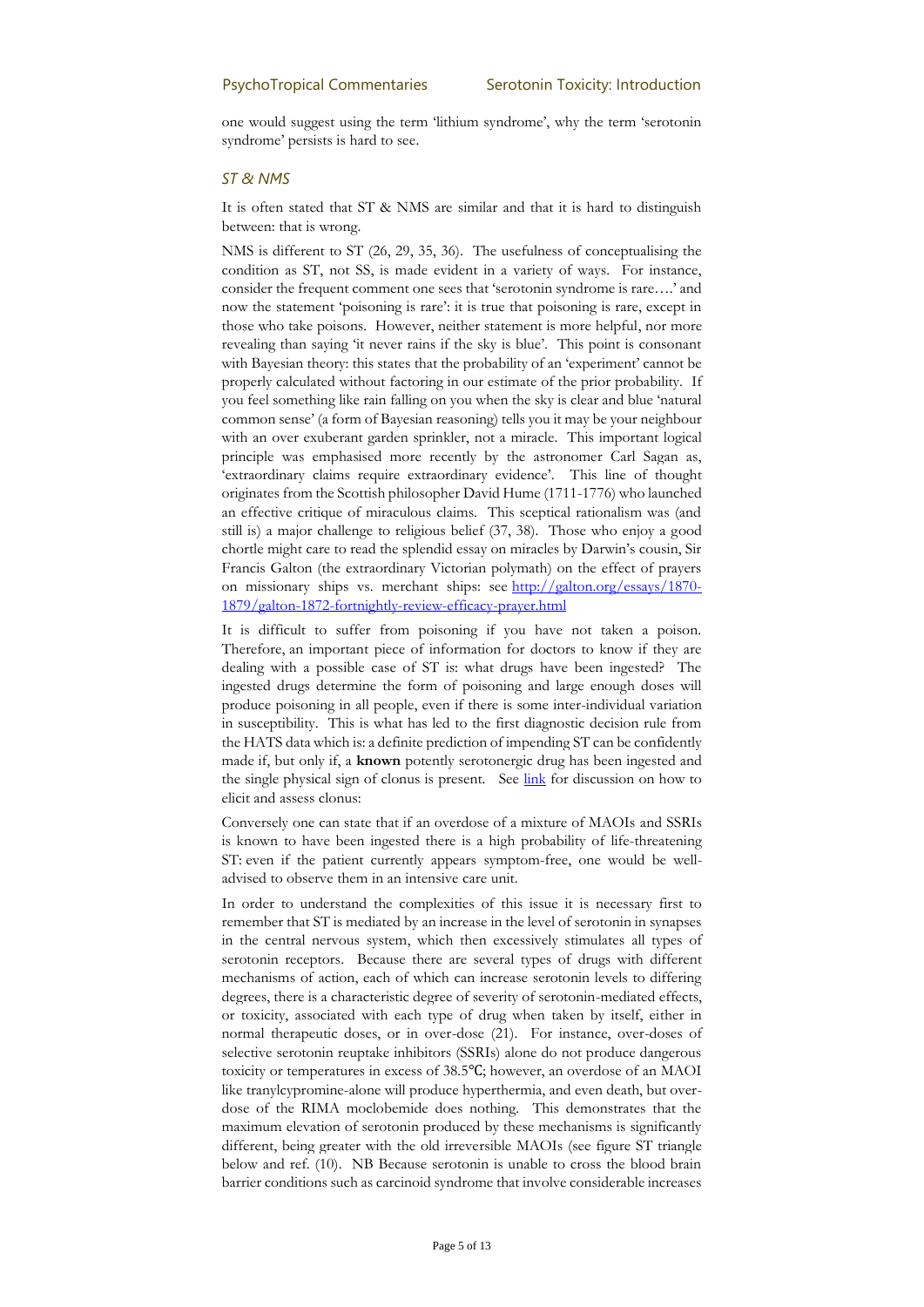in peripheral serotonin do not cause CNS symptoms. The bodies capacity to break down serotonin is sufficiently rapid that it seems to be difficult to raise levels sufficiently high to cause death (from serotonin toxicity) by taking only one type of drug (e.g., MDMA, ecstasy (3,4-methylenedioxymethamphetamine)). It is almost always the case that serious toxicity and death is associated with combining two different types of drugs with a different mechanism of action. The great majority of human fatalities have been associated with a combination of MAOIs and (S)SRIs. About the only other combination capable of causing fatalities is MAOIs with serotonin releasers ('indirect agonists') e.g., MDMA (but not methylphenidate) (39-41). Over-doses of SSRIs-alone cause a marked increase in serotonin-mediated side effects which, in about 15 per cent of typical over-dose cases, leads to a degree of symptoms sufficient to cross an arbitrary threshold of severity which is now commonly referred to as ST. It is more helpful to understand that there is a gradually increasing degree of severity of serotoninmediated effects, which, at some point on the severity spectrum, it is appropriate to call 'toxicity': the spectrum concept.

## The Spectrum Concept

One important reason for trying to understand this is because some patients die. The question is, can we predict which patients are likely to die without treatment? The answer is unequivocally yes, as a result of the information and concepts above. We know that even large over-doses of SSRIs-alone rarely or never cause life threatening ST. The dramatic illustration of the usefulness of the 'dose-effect' idea (the spectrum concept) is contained in the story of methylene blue (MB).

In 2006 I noticed that there were several reports that appeared to be severe serotonin toxicity following surgery for parathyroid conditions (42, 43). It was soon apparent that it was only patients who had previously been taking SRIs who were getting this reaction. The only common link in terms of drugs was methylene blue, this suggested that it must be a monoamine oxidase inhibitor, although this had not previously been recognised, despite the fact that it has been in use for 50 years. I initiated research that provided strong evidence that this was indeed the case (24, 44, 45): other details are contained in the MB commentaries [see left-hand menu]. Similar reasoning led to the identification of metaxalone as a weak MAOI, see: [https://psychotropical.com/metaxalone](https://psychotropical.com/metaxalone-skelaxin-potential-serotonin-toxicity/)[skelaxin-potential-serotonin-toxicity/](https://psychotropical.com/metaxalone-skelaxin-potential-serotonin-toxicity/)

#### *Diagnostic Features*

- ST has now been clearly characterized as a triad of neuro-excitatory features. 1) Neuromuscular hyperactivity (hyperkinesia, the opposite of NMS which shows bradykinesia); tremor, clonus, hyperreflexia, and (in the advanced severe stage) pyramidal rigidity.
- 2) Autonomic hyperactivity; diaphoresis, hyperthermia, tachycardia and tachypnoea.
- 3) Altered mental status; characterised by 'over-arousal' typified by agitation, excitement, 'mania' and (usually only in the advanced stage) confusion.

Professor Whyte's group have applied decision tree rules (CART) to their large data set and shown that only the symptoms of clonus (inducible, spontaneous or ocular), agitation, diaphoresis, tremor and hyperreflexia are needed for accurate diagnosis of serotonin toxicity. Their diagnostic rules are in their various papers, in my opinion these are the key ones (4, 7, 9, 16, 20, 32, 34, 46-48).

They demonstrate, for instance, that if in the presence of a drug known to produce potent serotonin-mediated effects (see table for what is a clinically relevant drugs), the sole sign of spontaneous clonus is present, then ST may be reliably diagnosed. Clinically, the onset of toxicity is usually rapid, because it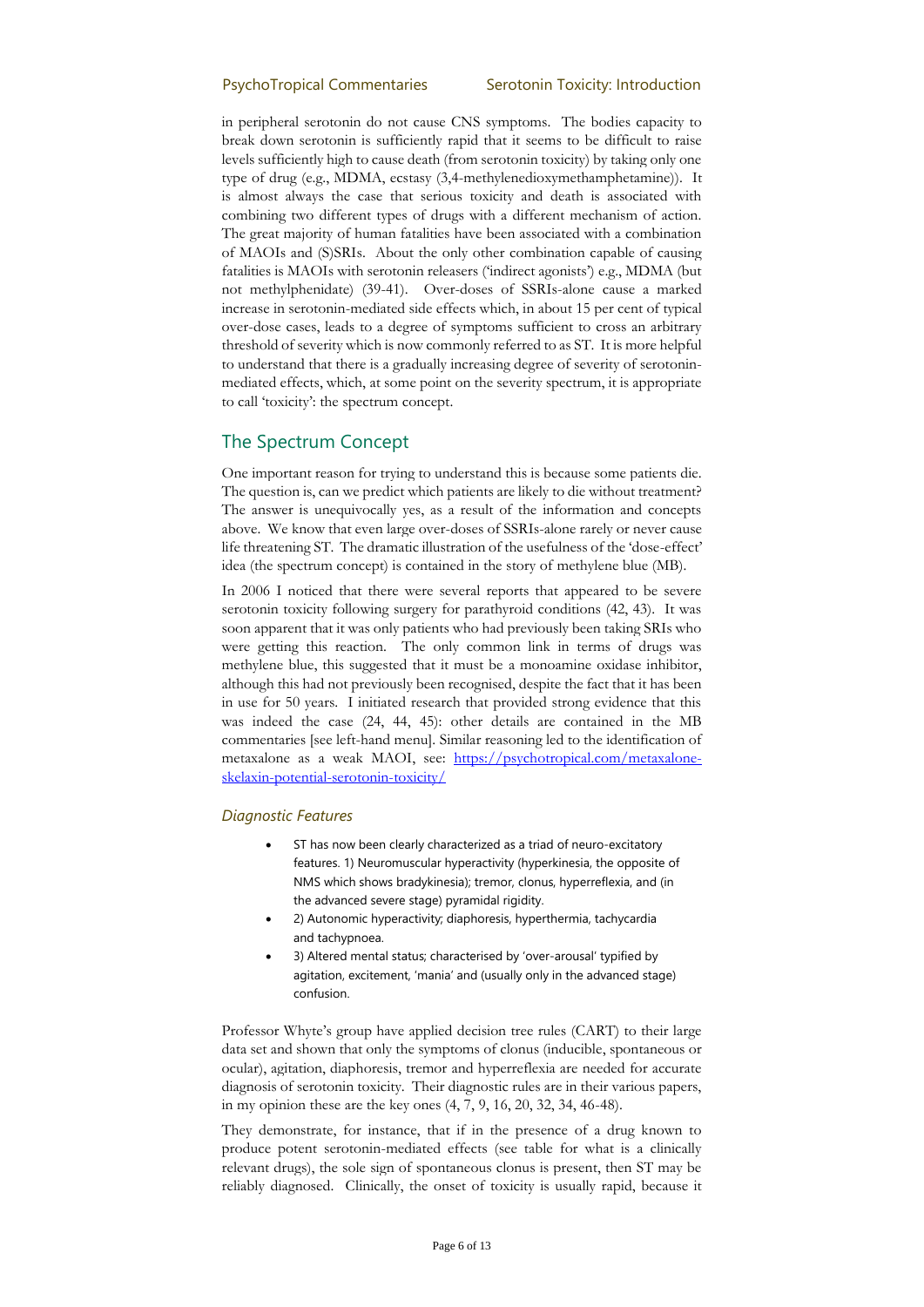results from drug combinations and starts when the second drug reaches effective blood levels. The clinical picture is often alarming and rapidly progressive after the first or second dose of the second serotonergic drug in the patient's regime. The patient is often alert, with tremor and hyperreflexia. Ankle clonus is usually demonstrable, progressing to generalised repetitive spontaneous clonus.

Neuromuscular signs are initially greater in the lower limbs, then become more generalized as toxicity increases. Patients may exhibit pronounced tremors. Other symptoms may include shaking, shivering often including chattering of the teeth and sometimes trismus. Pyramidal rigidity is a late development in severe cases, and when it affects truncal muscles, the rigidity impairs respiration. Rigidity, increasing PaCO2, and a temperature of >38.5ºC heralds lifethreatening toxicity (14, 17).

Diagnostic decision rules cannot replace clinical experience and judgment. There is no substitute for clinical experience and an understanding of pharmacology and the time-course of progression of symptoms

The above information indicates that it is important to have an accurate validated list of drugs that possess significant clinical potency for elevating serotonin in humans. A definitive table of the relevant drugs is below, the justification for why particular drugs are included, or excluded, is based on *in vitro* HCR data, *in silico* data, animal experiments and human toxicology data. Understanding it requires extensive and detailed study (see my published papers and other commentaries). Many published tables of 'serotonergic' drugs contain errors and misinformation. The term 'serotonergic' is generally misused because, strictly speaking, it means a drug affecting the serotonin system, which may therefore be either pro- or anti- serotonergic. That is why I try to use the terms 'serotoninmediated', and 'serotonin-elevating' in preference.

### *Drugs with clinically relevant serotonin-elevating effects*

### **Serotonin reuptake inhibitors (selective and non-selective)**

Paroxetine sertraline fluoxetine fluvoxamine (es)citalopram and vortioxetine, vilazodone

. (des)venlafaxine (levo)milnacipran duloxetine sibutramine. clomipramine imipramine (but not other TCAs).

Tramadol pethidine dextromethorphan dextropropoxyphene pentazocine, (we can now be confident fentanil (and congeners) are not significant elevators of serotonin). Chlorpheniramine brompheniramine (but not other anti-histamines). Ziprasidone (an anti-psychotic with some SRI action)

### **Serotonin releasers**

MDMA (not Methylphenidate), fenfluramine (withdrawn)

**Monoamine oxidase inhibitors** Tranylcypromine phenelzine isocarboxazid (nialamid, iproniazid generally unavailable, isoniazid is too weak as MAOI) MAO-B selective drugs do not precipitate ST: viz. selegiline, rasagiline ladostigil

MAO-A selective drugs do ppt. ST methylene blue, clorgyline Moclobemide (befloxatone & toloxatone, if re-introduced)

Weak MAOIs: possibly rarely a risk with high/IV dosing: linezolid, metaxalone (not furazolidone or procarbazine).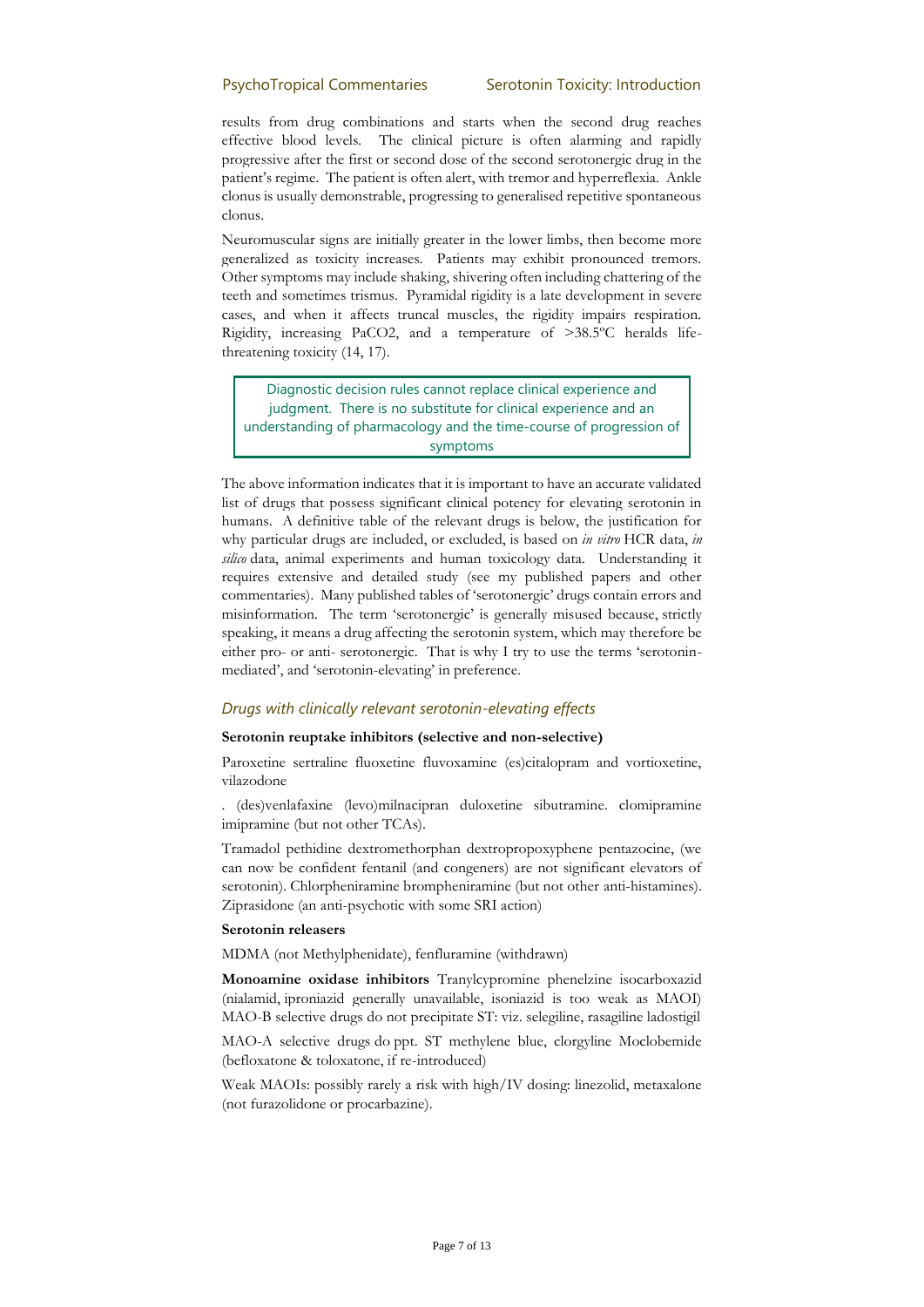### PsychoTropical Commentaries Serotonin Toxicity: Introduction

### *Table notes*

Although clomipramine and imipramine do precipitate ST, none of the other TCAs are able to because they are too weak as SRIs. Trazodone, nefazodone, mianserin, mirtazapine are not significant SRIs. Fatalities from ST involving opioids have been with pethidine, tramadol and dextromethorphan, but not fentanil. Methylphenidate is not a serotonin releaser. See other commentaries for detailed information about other drugs of interest.



#### **Figure 1: The Serotonin Toxicity Triangle STT**

The figure illustrates the severity of drug interactions between the three important classes of drugs that precipitate ST: MAOIs, SRIs, and 'releasers' like MDMA, as represented by the small centre triangle, the corners of which represent the three classes. ST is a concentration related phenomenon that increases with dose (and mixtures of different types of serotonergic drugs), Each class of drug has a maximum level to which it can elevate 5-HT. Numbers in boxes indicate potency: e.g. 1) Tranylcypromine, Phenelzine 2) Methylene Blue, 3) RIMAs, indicates that, in a given situation, TCP is a more potent precipitator of ST than is a RIMA \*amphetamines: serious reactions and deaths do occur from hypertension, but probably not from ST, because they are DA releasers much more than 5-HT releasers.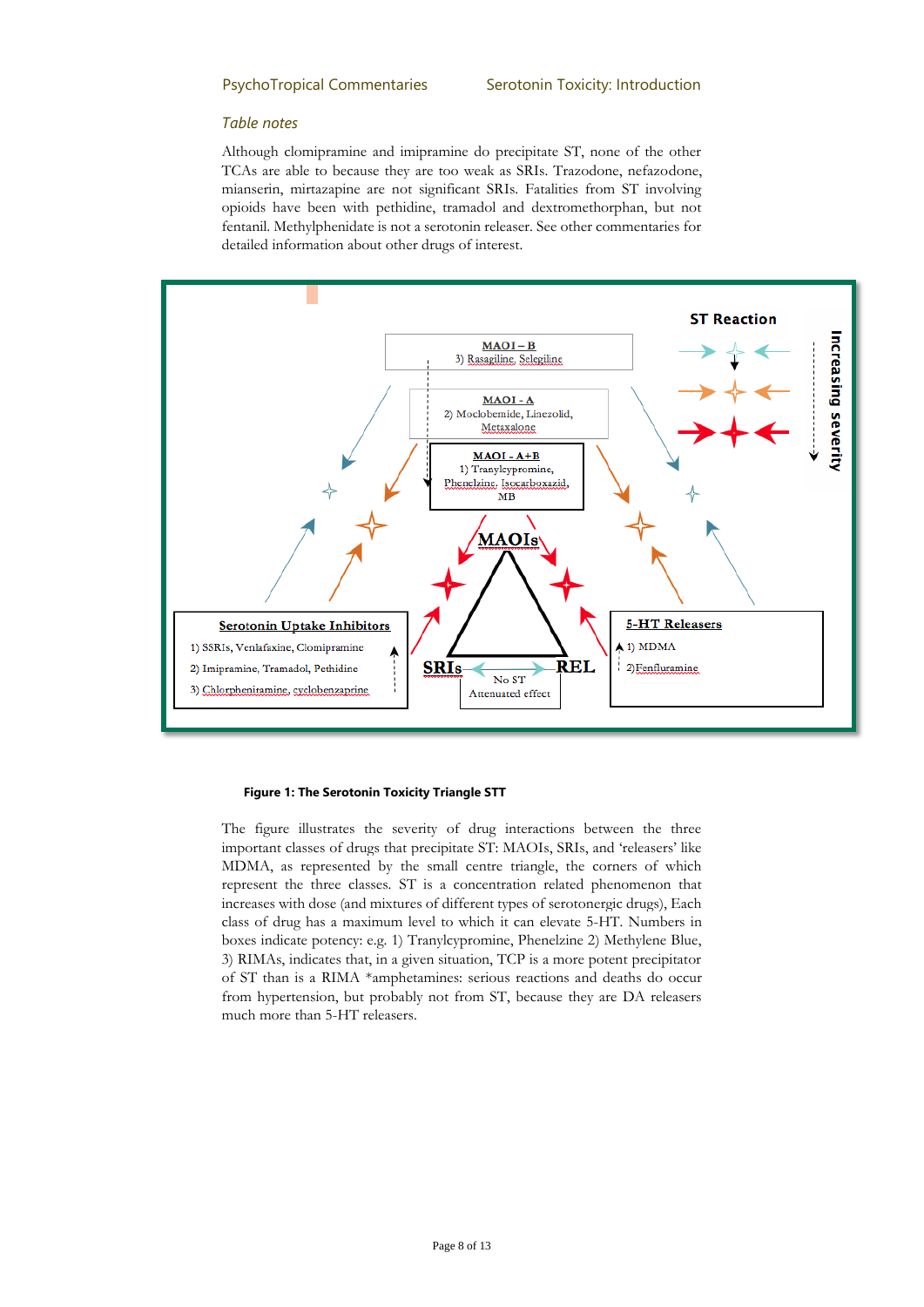

### **Figure 2 Degree of Serotonin Toxicity Typical with Drug Classes**

The bars depict 'overdose' and 'high therapeutic dose', which reflects the full effect of the drug as used for refractory illness.  $MAO-AB =$  non-selective irreversible inhibitors e.g. tranylcypromine and phenelzine; MAO-A = moclobemide; REL = 5-HT releasers like MDMA (the only one in therapeutic use, fenfluramine, has been withdrawn);  $SRI = all$  serotonin reuptake inhibitors, selective and non-selective and SNRIs. Amphetamine is a releaser, but mainly of dopamine more than 5-HT. The typical sequence of signs at their approximate initial appearance is shown. Note the clear 'ceiling' effects: e.g. SRIs alone rarely or never induce severe signs or temperatures of > 38.5°C Moclobemide overdose does not induce ST of even moderate degree, mirtazapine has no serotonergic side effects, and no serotonergic toxicity.

The data on which this figure is based were checked and verified with the signs documented in the HATS database of thousands of overdoses (last checked March 2012), with the assistance of Professor Ian Whyte.

#### **References**

1. Conundrums in neurology: diagnosing serotonin syndrome–a meta-analysis of cases. (2016).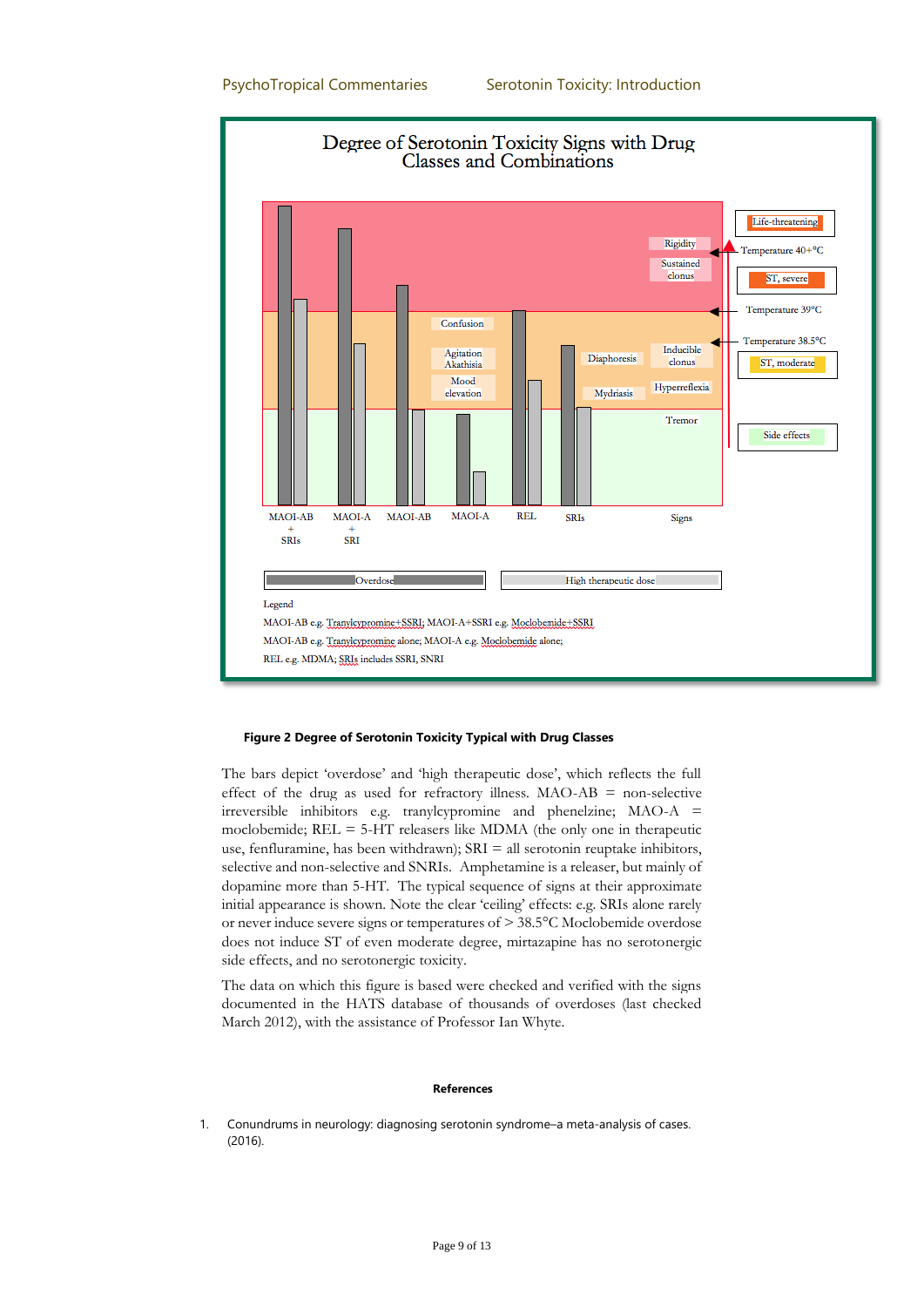- 2. Werneke, U., F. Jamshidi, D. M. Taylor and M. Ott BMC Neurology 16(1): 1. [https://bmcneurol.biomedcentral.com/articles/10.1186/s12883-016-0616-1 -](https://bmcneurol.biomedcentral.com/articles/10.1186/s12883-016-0616-1#MOESM3) MOESM3 New journals for publishing medical case reports. (2016).
- 3. Akers, K. G. Journal of the Medical Library Association: JMLA 104(2): 146 [http://www.ncbi.nlm.nih.gov/pmc/articles/PMC4816468/.](http://www.ncbi.nlm.nih.gov/pmc/articles/PMC4816468/) A prospective cohort study of trends in selfpoisoning, Newcastle, Australia, 1987–2012: plus ça change, plus c'est la même chose. (2015).
- 4. Buckley, N. A., I. M. Whyte, A. H. Dawson and G. K. Isbister Medical Journal of Australia: [https://www.mja.com.au/journal/2015/2202/2018/prospective-cohort-study](https://www.mja.com.au/journal/2015/2202/2018/)[trends-self-poisoning-newcastle-australia-1987-2012-plus.](https://www.mja.com.au/journal/2015/2202/2018/) Fatal methylene blue associated serotonin toxicity. (2014).
- 5. Top, W. M., P. K. Gillman, C. J. de Langen and A. Kooy Neth J Med 72(3): 179-181. <http://www.ncbi.nlm.nih.gov/pubmed/24846936> Mirtazapine overdose is unlikely to cause major toxicity. (2014).
- 6. Berling, I. and G. K. Isbister Clin Toxicol (Phila) 52(1): 20-24. <http://www.ncbi.nlm.nih.gov/pubmed/24228948> Serotonin syndrome. (2014).
- 7. Buckley, N. A., A. H. Dawson and G. K. Isbister BMJ 348: g1626. <http://www.ncbi.nlm.nih.gov/pubmed/24554467> Serotonin toxicity from antidepressant overdose and its association with the T102C polymorphism of the 5-HT2A receptor. (2014).
- 8. Cooper, J. M., D. A. Newby, I. M. Whyte, G. Carter, A. L. Jones and G. K. Isbister Pharmacogenomics J 14(4): 390-394[. http://www.ncbi.nlm.nih.gov/pubmed/24394202](http://www.ncbi.nlm.nih.gov/pubmed/24394202) CNS toxicity involving methylene blue: the exemplar for understanding and predicting drug interactions that precipitate serotonin toxicity. (2011).
- 9. Gillman, P. K. Journal of Psychopharmacology 25(3): 429-423. [http://www.ncbi.nlm.nih.gov/entrez/query.fcgi?cmd=Retrieve&db=PubMed&dopt=Citatio](http://www.ncbi.nlm.nih.gov/entrez/query.fcgi?cmd=Retriev) [n&list\\_uids=20142303](http://www.ncbi.nlm.nih.gov/entrez/query.fcgi?cmd=Retriev) Deaths Involving MDMA and the Concomitant Use of Pharmaceutical Drugs. (2011).
- 10. Pilgrim, J. L., D. Gerostamoulos and O. H. Drummer Journal of Analytical Toxicology 35(4): 219-226. [http://www.ncbi.nlm.nih.gov/entrez/query.fcgi?cmd=Retrieve&db=PubMed&dopt=Citatio](http://www.ncbi.nlm.nih.gov/entrez/query.fcgi?cmd=Retrieve&db=PubMed&dopt=Citation&list_uids=21513615) [n&list\\_uids=21513615](http://www.ncbi.nlm.nih.gov/entrez/query.fcgi?cmd=Retrieve&db=PubMed&dopt=Citation&list_uids=21513615) Serotonin toxicity involving MDMA (ecstasy) and moclobemide. (2011).
- 11. Pilgrim, J. L., D. Gerostamoulos, N. Woodford and O. H. Drummer Forensic Science International. [http://www.ncbi.nlm.nih.gov/entrez/query.fcgi?cmd=Retrieve&db=PubMed&dopt=Citatio](http://www.ncbi.nlm.nih.gov/entrez/query.fcgi?cmd=Retrieve&db=PubMed&dopt=Citation&list_uids=21570786) [n&list\\_uids=21570786](http://www.ncbi.nlm.nih.gov/entrez/query.fcgi?cmd=Retrieve&db=PubMed&dopt=Citation&list_uids=21570786) Deaths involving serotonergic drugs. (2010).
- 12. Pilgrim, J. L., D. Gerostamoulos and O. H. Drummer Forensic Science International. [http://www.ncbi.nlm.nih.gov/entrez/query.fcgi?cmd=Retrieve&db=PubMed&dopt=Citatio](http://www.ncbi.nlm.nih.gov/entrez/query.fcgi?cmd=Retrieve&db=PubMed&dopt=Citation&list_uids=20172668) [n&list\\_uids=20172668](http://www.ncbi.nlm.nih.gov/entrez/query.fcgi?cmd=Retrieve&db=PubMed&dopt=Citation&list_uids=20172668) Neuroleptic Malignant Syndrome: Mechanisms, Interactions and Causality. (2010).
- 13. Gillman, P. K. Movement Disorders 25(12): 1780-1790. [http://www.ncbi.nlm.nih.gov/entrez/query.fcgi?cmd=Retrieve&db=PubMed&dopt=Citatio](http://www.ncbi.nlm.nih.gov/entrez/query.fcgi?cmd=Retrieve&db=PubMed&dopt=Citation&list_uids=206) [n&list\\_uids=20623765](http://www.ncbi.nlm.nih.gov/entrez/query.fcgi?cmd=Retrieve&db=PubMed&dopt=Citation&list_uids=206) Risk of severe serotonin toxicity following co-administration of methylene blue and serotonin reuptake inhibitors: an update on a case report of postoperative delirium. (2009).
- 14. Stanford, S. C., B. J. Stanford and P. K. Gillman Journal of Psychopharmacology 24(10): 1433-1438. [http://www.ncbi.nlm.nih.gov/entrez/query.fcgi?cmd=Retrieve&db=PubMed&dopt=Citatio](http://www.ncbi.nlm.nih.gov/entrez/query.fcgi?cmd=Retrieve&db=PubMed&dopt=Citation&list_uids=19423610) [n&list\\_uids=19423610](http://www.ncbi.nlm.nih.gov/entrez/query.fcgi?cmd=Retrieve&db=PubMed&dopt=Citation&list_uids=19423610) Triptans, Serotonin Agonists, and Serotonin Syndrome (Serotonin Toxicity): A Review. (2009).
- 15. Gillman, P. K. Headache 50(2): 264-272[. https://www.ncbi.nlm.nih.gov/pubmed/19925619](https://www.ncbi.nlm.nih.gov/pubmed/19925619) Methylene Blue: A Risk for Serotonin Toxicity. (2008).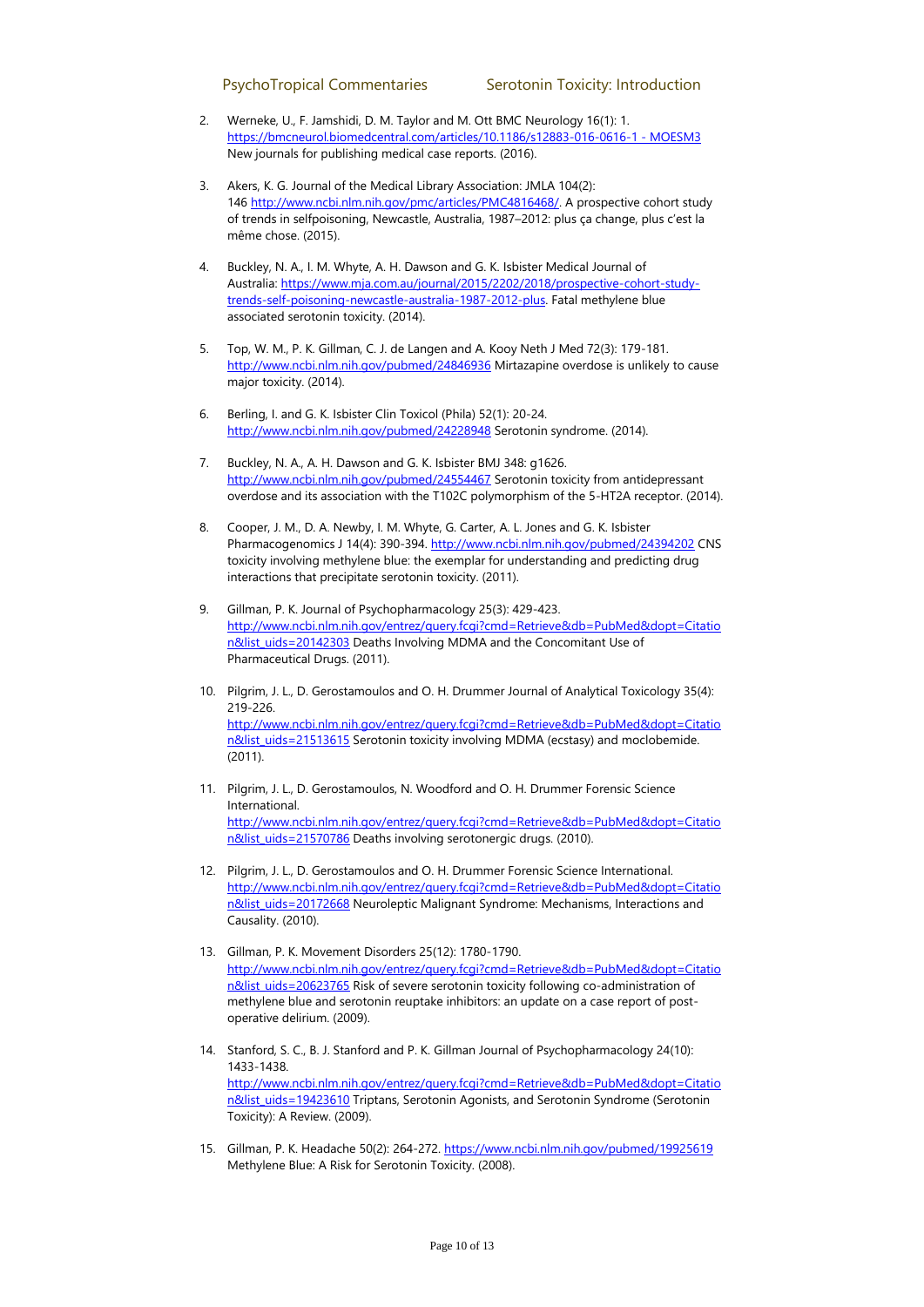- 16. Gillman, P. K. Australian and New Zealand College of Anaesthetists Bulletin 17: 36. Methylene blue and serotonin toxicity: inhibition of monoamine oxidase A (MAO A) confirms a theoretical prediction. (2007).
- 17. Ramsay, R. R., C. Dunford and P. K. Gillman Br J Pharmacol 152(6): 946-951. [http://www.ncbi.nlm.nih.gov/entrez/query.fcgi?cmd=Retrieve&db=PubMed&dopt=Citatio](http://www.ncbi.nlm.nih.gov/entrez/query.fcgi?cmd=Retrieve&db=PubMed&dopt=Citation&list_uids=17721552) [n&list\\_uids=17721552](http://www.ncbi.nlm.nih.gov/entrez/query.fcgi?cmd=Retrieve&db=PubMed&dopt=Citation&list_uids=17721552) Serotonin toxicity: a practical approach to diagnosis and treatment. (2007).
- 18. Isbister, G. K., N. A. Buckley and I. M. Whyte Medical Journal of Australia 187(6): 361-365. [http://www.ncbi.nlm.nih.gov/entrez/query.fcgi?cmd=Retrieve&db=PubMed&dopt=Citatio](http://www.ncbi.nlm.nih.gov/entrez/query.fcgi?cmd=Retrieve&db=PubMed&dopt=) [n&list\\_uids=17874986](http://www.ncbi.nlm.nih.gov/entrez/query.fcgi?cmd=Retrieve&db=PubMed&dopt=) Tricyclic antidepressant pharmacology and therapeutic drug interactions updated. (2007).
- 19. Gillman, P. K. British Journal of Pharmacology 151(6): 737-748. <http://onlinelibrary.wiley.com/doi/10.1038/sj.bjp.0707253/pdf> [http://www.ncbi.nlm.nih.gov/entrez/query.fcgi?cmd=Retrieve&db=PubMed&dopt=Citatio](http://www.ncbi.nlm.nih.gov/entrez/query.fcgi?cmd=Retrieve&db=PubMed) [n&list\\_uids=17471183](http://www.ncbi.nlm.nih.gov/entrez/query.fcgi?cmd=Retrieve&db=PubMed) Extracting value from case reports: lessons from serotonin toxicity. (2006).
- 20. Gillman, P. K. Anaesthesia 61: 419-422. [http://www.ncbi.nlm.nih.gov/entrez/query.fcgi?cmd=Retrieve&db=PubMed&dopt=Citatio](http://www.ncbi.nlm.nih.gov/entrez/query.fcgi?cmd=Retrieve&db=PubMed&dopt=Citation&list_uids=16674612) n&list uids=16674612 Methylene Blue implicated in potentially fatal serotonin toxicity. (2006).
- 21. Gillman, P. K. Anaesthesia 61: 1013-1014. [http://www.ncbi.nlm.nih.gov/entrez/query.fcgi?cmd=Retrieve&db=PubMed&dopt=Citatio](http://www.ncbi.nlm.nih.gov/entrez/query.fcgi?cmd=Retrieve&db=PubMed&dopt=Citation&list_uids=16978328) [n&list\\_uids=16978328](http://www.ncbi.nlm.nih.gov/entrez/query.fcgi?cmd=Retrieve&db=PubMed&dopt=Citation&list_uids=16978328) A review of serotonin toxicity data: implications for the mechanisms of antidepressant drug action. (2006).
- 22. Gillman, P. K. Biological Psychiatry 59(11): 1046-1051. [http://www.ncbi.nlm.nih.gov/entrez/query.fcgi?cmd=Retrieve&db=PubMed&dopt=Citatio](http://www.ncbi.nlm.nih.gov/entrez/query.fcgi?cmd=Retrieve&db=PubMed&dopt=Citation&list_uids=21570786) [n&list\\_uids=16460699](http://www.ncbi.nlm.nih.gov/entrez/query.fcgi?cmd=Retrieve&db=PubMed&dopt=Citation&list_uids=21570786) Serotonin Toxicity Associated with the Use of Linezolid: A Review of Postmarketing Data. (2006).
- 23. Lawrence, K. R., M. Adra and P. K. Gillman Clinical Infectious Diseases 42: 1578-1583. [http://www.ncbi.nlm.nih.gov/entrez/query.fcgi?cmd=Retrieve&db=PubMed&dopt=Citatio](http://www.ncbi.nlm.nih.gov/entrez/query.fcgi?cmd=Retrieve&db=PubMed&dopt=Citation&list_uids=16652315) [n&list\\_uids=16652315](http://www.ncbi.nlm.nih.gov/entrez/query.fcgi?cmd=Retrieve&db=PubMed&dopt=Citation&list_uids=16652315) A systematic review of the serotonergic effects of mirtazapine: implications for its dual action status. (2006).
- 24. Gillman, P. K. Human Psychopharmacology. Clinical and Experimental 21(2): 117-125. [http://www.ncbi.nlm.nih.gov/entrez/query.fcgi?cmd=Retrieve&db=PubMed&dopt=Citatio](http://www.ncbi.nlm.nih.gov/entrez/query.fcgi?cmd=Retrieve&db=PubMed&dopt=Citation&list_uids=16342227) [n&list\\_uids=16342227](http://www.ncbi.nlm.nih.gov/entrez/query.fcgi?cmd=Retrieve&db=PubMed&dopt=Citation&list_uids=16342227) Clomipramine and neuroleptic malignant syndrome: literature on adverse reactions to psychotropic drugs continues to confuse. (2005).
- 25. Isbister, G. K. and N. A. Buckley British Medical Journal 330(7494): 790-791. <https://www.ncbi.nlm.nih.gov/pubmed/16051647> Monoamine oxidase inhibitors, opioid analgesics and serotonin toxicity. (2005).
- 26. Gillman, P. K. British Journal of Anaesthesia 95(4): 434-441. [http://www.ncbi.nlm.nih.gov/entrez/query.fcgi?cmd=Retrieve&db=PubMed&dopt=Citatio](http://www.ncbi.nlm.nih.gov/entrez/query.fcgi?cmd=Retrieve&db=PubMed&dopt=Citation&list_uids=16051647) [n&list\\_uids=16051647](http://www.ncbi.nlm.nih.gov/entrez/query.fcgi?cmd=Retrieve&db=PubMed&dopt=Citation&list_uids=16051647) NMS and ST: chalk and cheese. (2005).
- 27. Gillman, P. K. British Medical Journal: [https://www.psychotropical.com/psychotic](https://www.psychotropical.com/psychotic-depression-and-tranylcypromine/)[depression-and-tranylcypromine/](https://www.psychotropical.com/psychotic-depression-and-tranylcypromine/) The Pathophysiology of Serotonin Toxicity in Animals and Humans: Implications for Diagnosis and Treatment. (2005).
- 28. Isbister, G. K. and N. A. Buckley Clinical Neuropharmacology 28(5): 205-214. [http://www.ncbi.nlm.nih.gov/entrez/query.fcgi?cmd=Retrieve&db=PubMed&dopt=Citatio](http://www.ncbi.nlm.nih.gov/entrez/query.fcgi?cmd=Retrieve&db=PubMed&dopt=Citation&list_uids=16239759) [n&list\\_uids=16239759](http://www.ncbi.nlm.nih.gov/entrez/query.fcgi?cmd=Retrieve&db=PubMed&dopt=Citation&list_uids=16239759) The serotonin syndrome. (2005).
- 29. Boyer, E. W. and M. Shannon New England Journal of Medicine 352(11): 1112-1120. [http://www.ncbi.nlm.nih.gov/entrez/query.fcgi?cmd=Retrieve&db=PubMed&dopt=Citatio](http://www.ncbi.nlm.nih.gov/entrez/query.fcgi?cmd=Retrieve&db=PubMed&dopt=Citation&list_uids=15784664) [n&list\\_uids=15784664](http://www.ncbi.nlm.nih.gov/entrez/query.fcgi?cmd=Retrieve&db=PubMed&dopt=Citation&list_uids=15784664)
- 30. Whyte, I. M. (2004). Benzodiazepines. Medical Toxicology.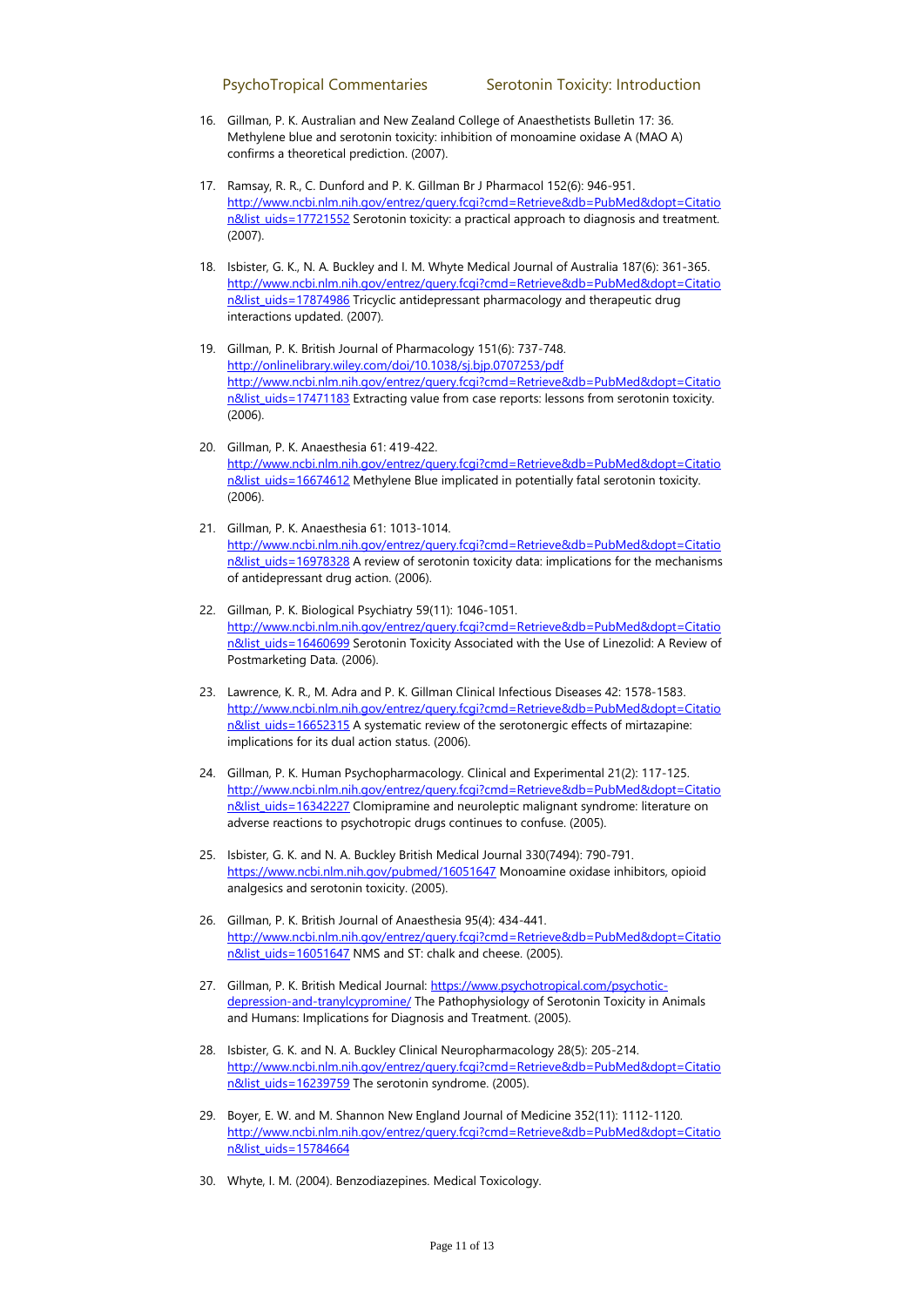- 31. R. C. Dart. Baltimore, Lippincott Williams & Wilkins. 1: 811–823. Moclobemide and the risk of serotonin toxicity (or serotonin syndrome). (2004). Gillman, P. K. Central Nervous System Drug Reviews 10: 83-85[. https://onlinelibrary.wiley.com/doi/10.1111/j.1526-](https://onlinelibrary.wiley.com/doi/10.1111/j.1526-4637.2004.04033.x) [4637.2004.04033.x](https://onlinelibrary.wiley.com/doi/10.1111/j.1526-4637.2004.04033.x) Relative toxicity of selective serotonin reuptake inhibitors (SSRIs) in overdose. (2004).
- 32. Isbister, G. K., S. J. Bowe, A. Dawson and I. M. Whyte Journal of Toxicology. Clinical Toxicology 42(3): 277-285. [http://www.ncbi.nlm.nih.gov/entrez/query.fcgi?cmd=Retrieve&db=PubMed&dopt=Citatio](http://www.ncbi.nlm.nih.gov/entrez/query.fcgi?cmd=Retrieve&db=PubMed&dopt=Citation&list_uids=15362595) [n&list\\_uids=15362595](http://www.ncbi.nlm.nih.gov/entrez/query.fcgi?cmd=Retrieve&db=PubMed&dopt=Citation&list_uids=15362595)
- 33. Gillman, P. K. and I. M. Whyte (2004). Serotonin syndrome. Adverse Syndromes and Psychiatric Drugs.
- 34. P. Haddad, S. Dursun and B. Deakin. Oxford, Oxford University Press: 37-49.
- 35. Whyte, I. M. (2004). Serotonin Toxicity (Syndrome). Medical Toxicology.
- 36. R. C. Dart. Baltimore, Lippincott Williams & Wilkins. 1: 103–106. Adverse reactions to mirtazapine are unlikely to be serotonin toxicity. (2003).
- 37. Isbister, G. and I. Whyte Clinical Neuropharmacology 26: 287-288. Hunter Serotonin Toxicity Criteria: a simple and accurate diagnostic decision rule for serotonin toxicity. (2003).
- 38. Dunkley, E. J. C., G. K. Isbister, D. Sibbritt, A. H. Dawson and I. M. Whyte Quarterly Journal of Medicine 96: 635-642. Moclobemide poisoning: toxicokinetics and occurrence of serotonin toxicity. (2003).
- 39. Isbister, G. K., L. P. Hackett, A. H. Dawson, I. M. Whyte and A. J. Smith British Journal of Clinical Pharmacology 56: 441-450. Relative toxicity of venlafaxine and selective serotonin reuptake inhibitors in overdose compared to tricyclic antidepressants. (2003).
- 40. Whyte, I. M., A. H. Dawson and N. A. Buckley Quarterly Journal of Medicine 96(5): 369-374. [http://www.ncbi.nlm.nih.gov/entrez/query.fcgi?cmd=Retrieve&db=PubMed&dopt=Citatio](http://www.ncbi.nlm.nih.gov/) [n&list\\_uids=12702786](http://www.ncbi.nlm.nih.gov/) Redefining the serotonin syndrome. (2002).
- 41. Whyte, I. M. and A. H. Dawson Journal of Toxicology Clinical Toxicology 40: 668-669. Relative toxicity of venlafaxine and serotonin specific reuptake inhibitors in overdose. (2001).
- 42. Whyte, I. M. and A. H. Dawson Journal of Toxicology. Clinical Toxicology 39: 255. Relative toxicity of venlafaxine and serotonin specific reuptake inhibitors in overdose. (2000).
- 43. Whyte, I. M. and A. H. Dawson Proceedings of the Australasian Society of Clinical & Experimental Pharmacologists & Toxicologists 8: 17. The serotonin syndrome and its treatment. (1999).
- 44. Gillman, P. K. Journal of Psychopharmacology 13(1): 100-109. [http://www.ncbi.nlm.nih.gov/entrez/query.fcgi?cmd=Retrieve&db=PubMed&dopt=Citatio](http://www.ncbi.nlm.nih.gov/entrez/query.fcgi?cmd=Retrieve&db=PubMed&dopt=Citation&list_uids=10221364) [n&list\\_uids=10221364](http://www.ncbi.nlm.nih.gov/entrez/query.fcgi?cmd=Retrieve&db=PubMed&dopt=Citation&list_uids=10221364) Serotonin syndrome complicating the treatment of recurrent depression. (1999).
- 45. Whyte, I. M. Current Therapeutics 40: 6-7. Sagan, C. and A. Druyan (1998). Billions and Billions: Thoughts on Life and Death at the Brink of the Millennium. New York, Ballantine Books. Serotonin syndrome following SSRI mono-therapy. (1998).
- 46. Gillman, P. K. and S. Hodgens Human Psychopharmacology. Clinical and Experimental 13: 525-526. Serotonin Syndrome: History and Risk. (1998).
- 47. Gillman, P. K. Fundamental and Clinical Pharmacology 12(5): 482-491. [http://www.ncbi.nlm.nih.gov/entrez/query.fcgi?cmd=Retrieve&db=PubMed&dopt=Citatio](http://www.ncbi.nlm.nih.gov/entrez/query.fcgi?cmd=Retrieve&db=PubMed&dopt=Citation&list_uids=9794145) [n&list\\_uids=9794145](http://www.ncbi.nlm.nih.gov/entrez/query.fcgi?cmd=Retrieve&db=PubMed&dopt=Citation&list_uids=9794145) The serotonin syndrome. (1991).
- 48. Sternbach, H. American Journal of Psychiatry 148: 705-713. Santayana, G. (1905). The Life of Reason, [http://www.gutenberg.org/catalog/world/readfile?fk\\_files=1498120.](http://www.gutenberg.org/catalog/world/readfile?fk_files=1498120)